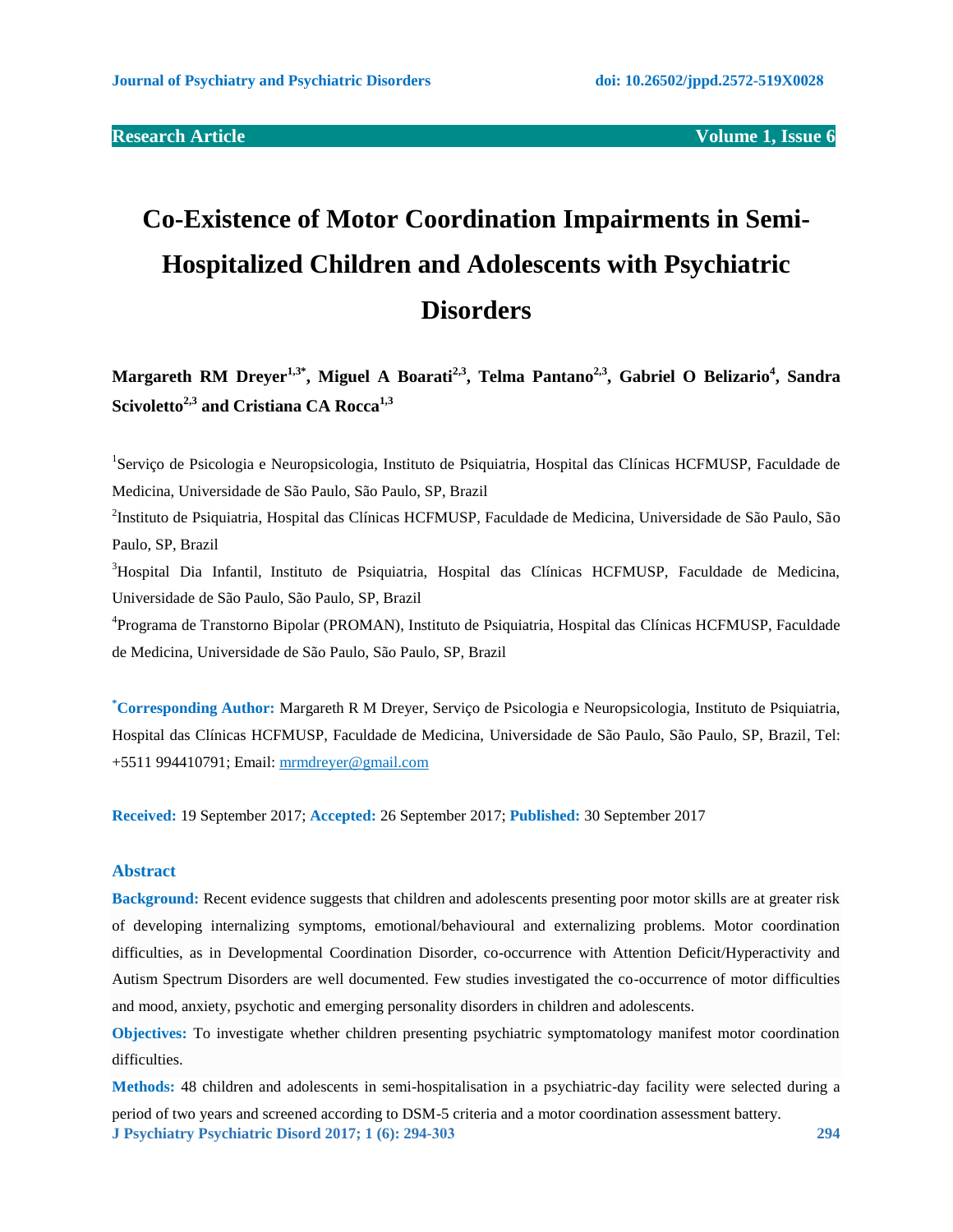**Results:** Our findings demonstrated motor difficulties (percentile ≤ 16 in Movement Assessment Battery for Children-2) to be significantly more prevalent among children and adolescents with Bipolar (15.62%), Psychotic (9.37%), Attention Deficit/Hyperactivity (21.87%) and Autistic disorders (18.75%). Motor coordination difficulties were equally prevalent among children presenting Anxiety (12.50%), Conduct (3.12%), Eating (3.12%) and Depressive disorders (9.37%) although no significant difference were detected between groups. Youth presenting traits of Emerging Personality Disorders did not reveal motor difficulties.

**Conclusion:** The co-occurrence of motor deficits and internalizing symptoms, such as in Bipolar and Psychotic disorders is somehow unexpected but offer evidence to support some previous findings in the literature. The presence of motor coordination deficits among patients with Attention deficit/ Hyperactivity and Autistic disorders is congruent to previous literature. Future research should further explore the association of motor deficits with Bipolar and Psychotic disorders in larger samples, and highlights the need for motor assessment in the practice of child psychiatry.

**Keywords:** Motor skills; Developmental coordination disorder; Child psychiatry disorder; Bipolar disorder; Neurodevelopmental disorders

# **1. Introduction**

Developmental Coordination Disorder (DCD) affects 5-6% of children between ages 5 and 11 years old with a male/female ratio between 2:1 and 7:1 according to the fifth Diagnostic and Statistical Manual of Mental Disorders - DSM-5 [1]. There are reports in the literature suggesting associated impairments in children and adolescents with motor coordination difficulties. These impairments are related to self-esteem [2, 3], social adaptation [4], as well as cognitive [5] and learning processes [6] however, movement skill disorder is still an under-recognized condition (Wilson *et al.* 2012). The latest edition of DSM recognizes the pervasiveness in the DCD course, nevertheless there is a lack of identification of the condition either in adulthood or in childhood.

The current diagnostic of DCD is given when the acquisition and execution of coordinated motor skills is substantially below what is expected, given the individual's chronological age (criterion A); the disturbance significantly affects every day functioning (criterion B); the onset of symptoms is in the early developmental period (criterion C); the condition is not due to a general medical condition or intellectual disability (criterion D) [1].

There is a consensus that DCD is expected to co-occur with other neurodevelopmental disorders. The presence of DCD in children presenting Attention Deficit/Hyperactivity Disorder (ADHD) is well recognized (Sergeant 2000). Motor impairments are found to occur in 50% of the ADHD population. Motor coordination difficulties are also described in Autism Spectrum Disorder (ASD) [1] and Specific Learning Disorders [7].

**J Psychiatry Psychiatric Disord 2017; 1 (6): 294-303 295** Recently, a growing body of research focusing on motor skill difficulties in childhood suggests an association with psychiatric symptomatology, such as anxiety and depression. Some evidence has been reported suggesting that children and adolescents presenting with poor motor skills are at greater risk of developing internalizing symptoms [8]. Emotional/behavioural and externalizing problems have also been described in children and adolescents with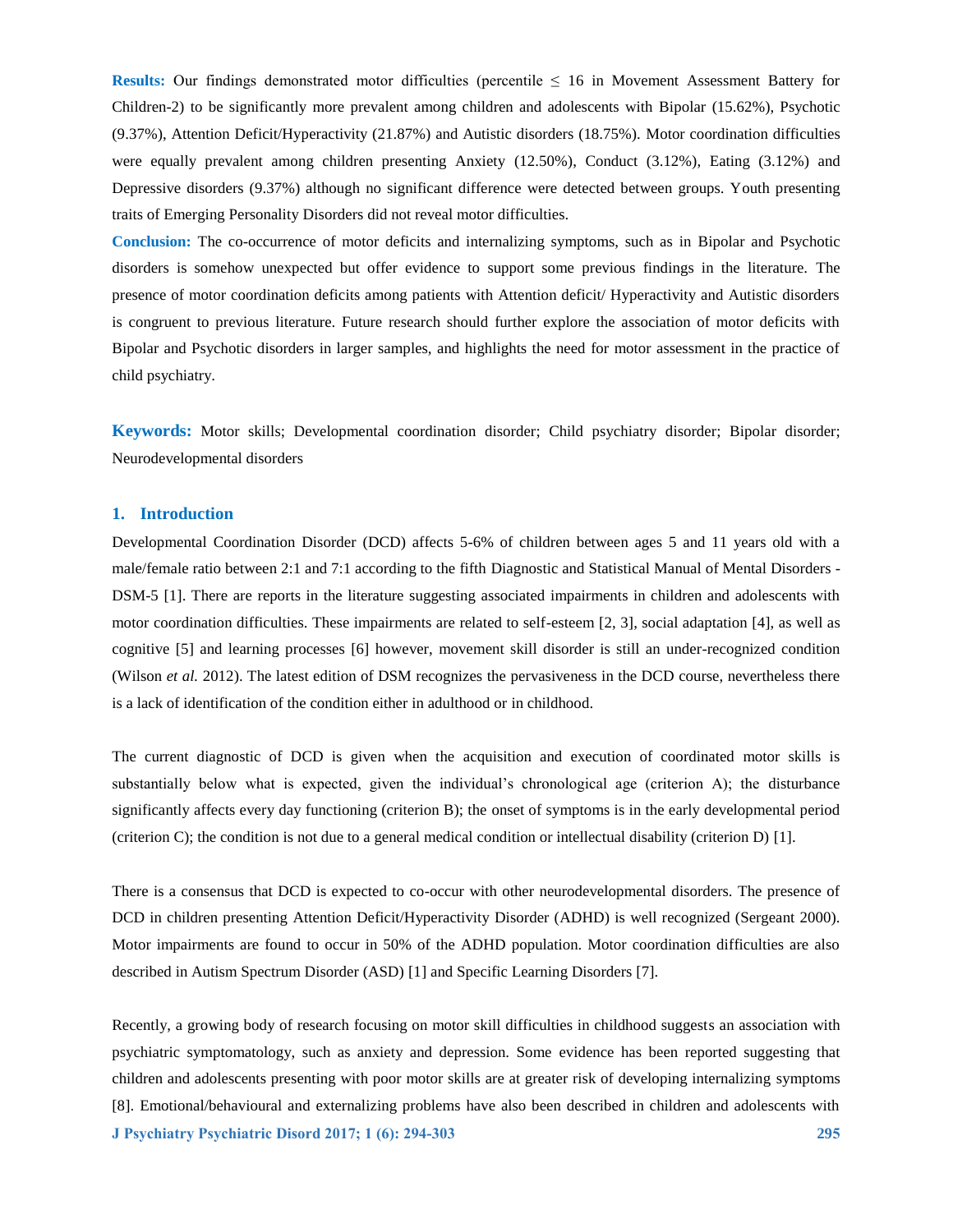motor skill problems [2]. Moreover, longitudinal studies have documented risks associated with psychiatric disorders in adults [9] and adolescents [10] who displayed poor motor skills during childhood.

In addition to the well know difficulties in carrying out activities of daily living, children with poor motor skills have been described in the literature as being affected by the negative impact of those impairments in other areas of children´ and adolescents' lives such as academics, social and emotional domains. Some evidence has been described suggesting the co-existence of motor impairments and psychiatric symptoms in youth. In spite of the growing interest in exploring the association of internalizing and externalizing symptoms with motor impairments, there is a scarcity of quantitative reports in the literature about the existence and prevalence of those impairments in children and adolescents that have already developed symptoms of emotional deregulation, anxiety, mood and psychotic disorders. Hence, from a clinical perspective, it is important to investigate if this population of children and adolescents present motor coordination difficulties (and to which extent) so that those additional challenges they face can be taken in consideration in their treatment pathways.

To address the scarceness of research in this specific field, this study aimed to investigate the presence of motor coordination difficulties in a sample of children and adolescents presenting distinct symptoms of psychiatric disorders undergoing semi-hospitalization treatment.

#### **2. Materials and Methods**

A cross-sectional design was used in this study to describe the motor abilities of this population of children and adolescents. The sample was selected during a period of two years among all patients treated at the Child and Adolescent Day Hospital of Institute and Department of Psychiatry, of the University of São Paulo School of Medicine (IPq-HC-FMUSP). All patients undergoing a rehabilitation semi-hospitalization program were screened as part of the multidisciplinary diagnosis standard process of the day hospital. All parents or caregivers received an informed consent sheet from the Unit of Child and Adolescent Psychiatry (*Serviço de Psiquiatria da Infância e Adolescência* - SEPIA) from HC-FMUSP prior to testing and were free to decide whether or not to participate in the study. Only data from patients who affirmed they would agree to participate in the study were computed.

Inclusion criteria required participants to be 5 to 17 years and 06 months of age; have a diagnosis of severe mental disorder in a phase of exacerbation; present serious family and social conflicts that are responsible for clinical destabilization or worsening of evolution; be in a situation of risk or social vulnerability; present minimum impulse control capability; have availability to remain in semi-hospitalization; demonstrate minimum competence in activities of daily living and demonstrate failure in the outpatient approach. Individuals with Intellectual Disability (ID), presenting an IQ score below 70 in the Wechsler Intelligence Scales [11]; presenting any general medical conditions or mental disorders due to abuse of illicit drugs; neurological conditions (such as epilepsy, with neurological sequels due to head injury) and whose data were missing after the assessment were excluded from the study.

A trained psychologist employed the Movement Assessment Battery for Children-  $2<sup>nd</sup>$  Edition-MABC-2 [12] for the motor competence assessment, which evaluates aspects of gross and fine motor coordination, and static and dynamic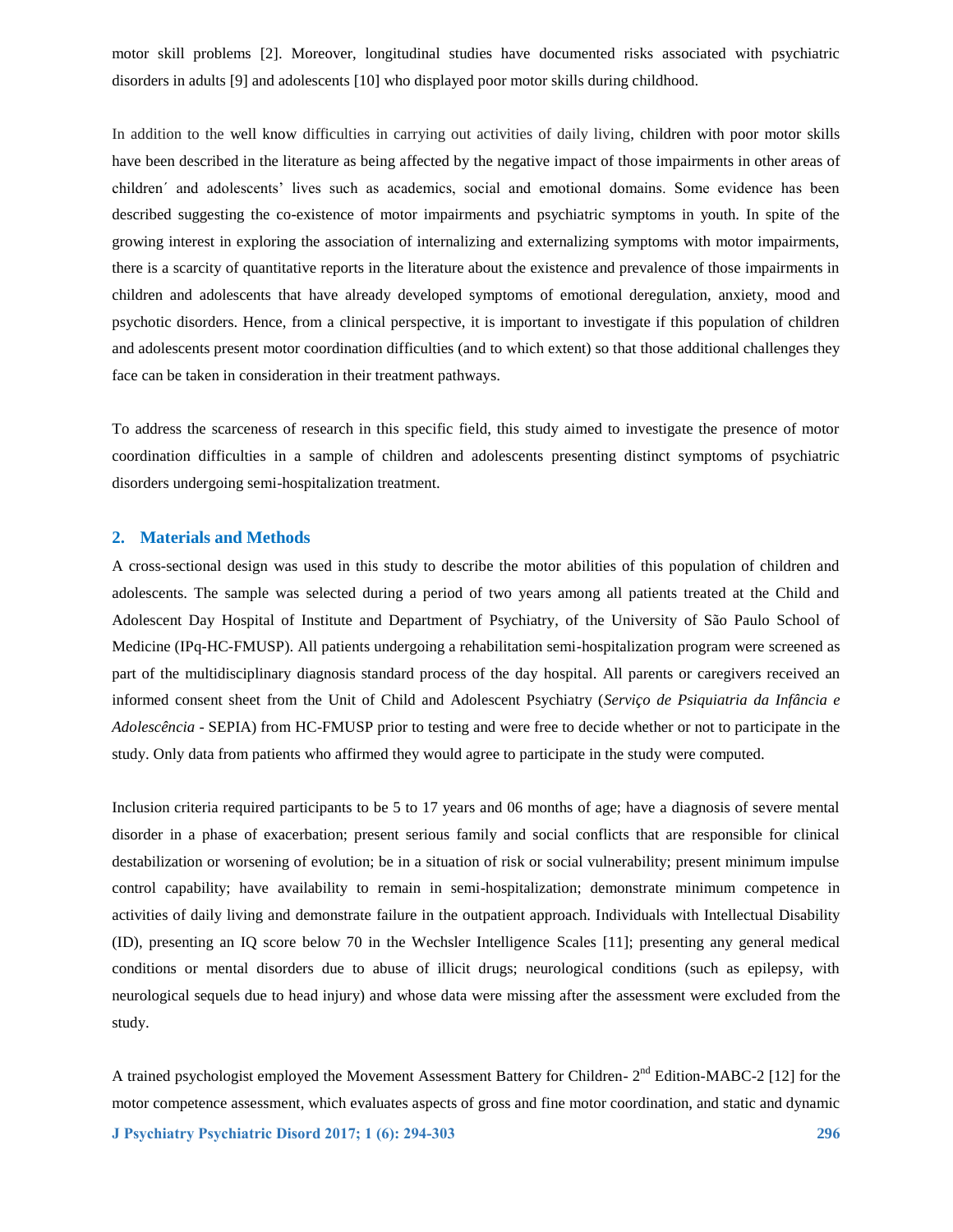balance. It is the most used battery to support DCD diagnosis worldwide and as such, facilitate motor abilities studies.

According to the European Academy for Childhood Disability [13], the study employed the  $\leq 16^{th}$  percentile at the MABC2 as the cut-off score to classify the subjects within the "at risk for DCD" group, which included those whose motor performance is at or below the 5th percentile, representing children with DCD, provided that the other DSM-5 diagnostic criteria are met. Children presenting a score above the 16<sup>th</sup> percentile were included in the "non-DCD" group.

All participants were evaluated for psychiatric diagnoses accordingly to the diagnostic criteria of the DSM-5, prevalence of diagnoses between groups were computed. For analysis purposes the sample was divided in groups of symptoms (Table 1):

| Diagnostic group                             | <b>Diagnostics</b>                                                    |  |
|----------------------------------------------|-----------------------------------------------------------------------|--|
| Anxiety Disorders (8)                        | Social Anxiety disorder (1); Agoraphobia (4); Separation Anxiety      |  |
|                                              | Disorder (1); Obsessive Compulsive Disorder (2)                       |  |
| Feeding and Eating Disorders (1)             | Anorexia nervosa (1)                                                  |  |
| Psychotic Disorders (3)                      | Unspecified Schizophrenia Spectrum and Other Psychotic Disorder       |  |
|                                              | (1) Schizotypal (Personality) Disorder (1), Schizophrenia (1)         |  |
| Bipolar Disorders (5)                        | Bipolar disorder current episode hypomania (5)                        |  |
| Depressive Disorders (8)                     | Depressive Disorders mild (7); Dysthymia (1)                          |  |
| Attention Deficit Hyperactivity Disorders    | Attention-Deficit/Hyperactivity Disorder (10)                         |  |
| (10)                                         |                                                                       |  |
| Conduct<br>Disruptive, Impulse-Control and   | Conduct disorder (2)                                                  |  |
| Disorders $(2)$                              |                                                                       |  |
| Traits of Emerging Personality Disorders (3) | Traits of Unspecified Personality Disorders (2); Traits of Borderline |  |
|                                              | Personality Disorder (1)                                              |  |
| Autism Spectrum Disorders (6)                | Autism Spectrum Disorders (6)                                         |  |
| Other Mental Disorders (2)                   | Traits of Somatic Symptom Disorder (1), Traits of Dissociative        |  |
|                                              | Disorder $(1)$                                                        |  |

**Table 1:** Distribution of diagnosis per groups.

Statistical analyses were performed using the IBM SPSS 21.0 statistical package.

A Student t-test, for continuum variables, and a Chi-square test, for categorical variables, were conducted to examine the presence of significant differences between groups on demographic variables. A Cochran-Mantel-Haenszel test, controlling for age, was employed to investigate the presence of significant different prevalence among the groups.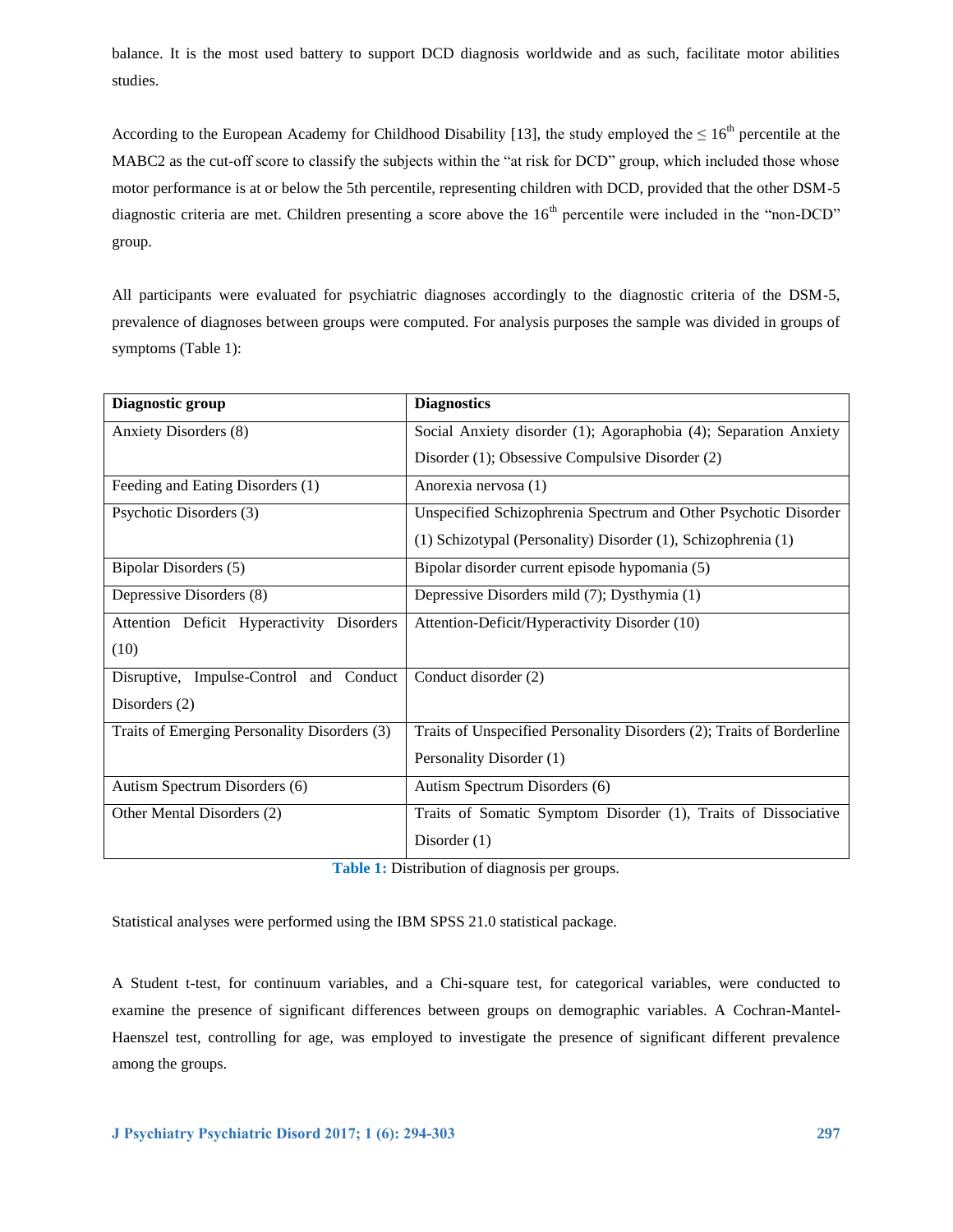# **3. Results**

The final sample included 48 participants, consisting of 28 males and 20 females (58% and 42% respectively). The age of the subjects ranged from 8 years and 3 months to 17 years and 11 months (mean age 12.59 and SD 2.91). Participants had an average of 7.25 years of schooling (SD=3.070), and a mean IQ score of 100.65 (SD=17.202).

Participants were evaluated using the MABC-2 and were divided into groups accordingly to their respective scores. 16 participants scored above the 16<sup>th</sup> percentile and were allocated to the "Non-DCD" group (control group). 32 participants scored below or equal to the  $16<sup>th</sup>$  percentile and were allocated to the "At risk / presence of DCD" group (clinical group). In comparison with the "*non-DCD*" group, the *"at risk for DCD"* group consisted of younger children (mean age 11.71 SD 2.89) who had 3 school years less than the "*non-DCD*" group. Also, the "*at risk for DCD"* group presented Intelligence Quoefficient (IQ) scores 16 points lower in the Wechsler Intelligence Scales than the "*non-DCD*" group. After controlling for the IQ confounding factor, motor coordination differences found in this group of children and adolescents (with normal intelligence performance) were maintained, therefore suggesting that the IQ effect could not be accounted for the motor coordination deficits found. Usage of antipsychotic medication did not reveal significant differences between the groups (Table 2).

A Cochran-Mantel-Haenszel test, controlling for age and assessing significant differences between groups, revealed Bipolar disorders (p<0.001), Psychotic disorders (p=0.012), ADHD (p<0.001), Autism spectrum disorder (p<0.001), and other mental disorders ( $p<0.001$ ) to be significantly more prevalent in participants in the "at risk/presence of DCD" group. Emerging Personality Disorders (p=0.545), Anxiety disorders (p=0.290), Conduct disorders  $(p=0.459)$ , Eating disorders (p=0.259) and Depressive disorders (p=0.633) were not significantly different between groups.

| <b>Variables</b>                                            | Non-DCD<br>$(n=16)$ | At risk/Presence of DCD<br>$(n=32)$ |
|-------------------------------------------------------------|---------------------|-------------------------------------|
| <b>Bipolar Disorders</b>                                    | 0(0)                | 5(15.62)                            |
| Depressive Disorders                                        | 5(31.25)            | 3(9.37)                             |
| <b>Traits of Emerging Personality Disorders</b>             | 3(18.75)            | 0(0)                                |
| <b>Anxiety Disorders</b>                                    | 4(25.00)            | 4(12.50)                            |
| <b>Psychotic Disorders</b>                                  | 0(0)                | 3(9.37)                             |
| <b>ADHD</b>                                                 | 3(18.75)            | 7(21.87)                            |
| <b>ASD</b>                                                  | 0(0)                | 6(18.75)                            |
| Disruptive, Impulse Control and Conduct<br><b>Disorders</b> | 1(6.25)             | 1(3.12)                             |
| Feeding and Eating Disorders                                | 0(0)                | 1(3.12)                             |
| <b>Other Mental Disorders</b>                               | 0(0)                | 2(6.25)                             |

Except for the depressive diagnosis, "At risk / presence of DCD" subjects revealed an equal or higher prevalence in all psychiatric disorders assessed in this study.

DCD, Developmental Coordination Disorder; ADHD, Attention Deficit/Hyperactivity Disorder; Results expressed as frequency  $(\% )$  – Cochran-Mantel-Haenszel test; p<0.05.

**Table 2:** Frequencies of psychiatric diagnoses between "at risk for DCD/presence of DCD" and "Non-DCD"

subjects.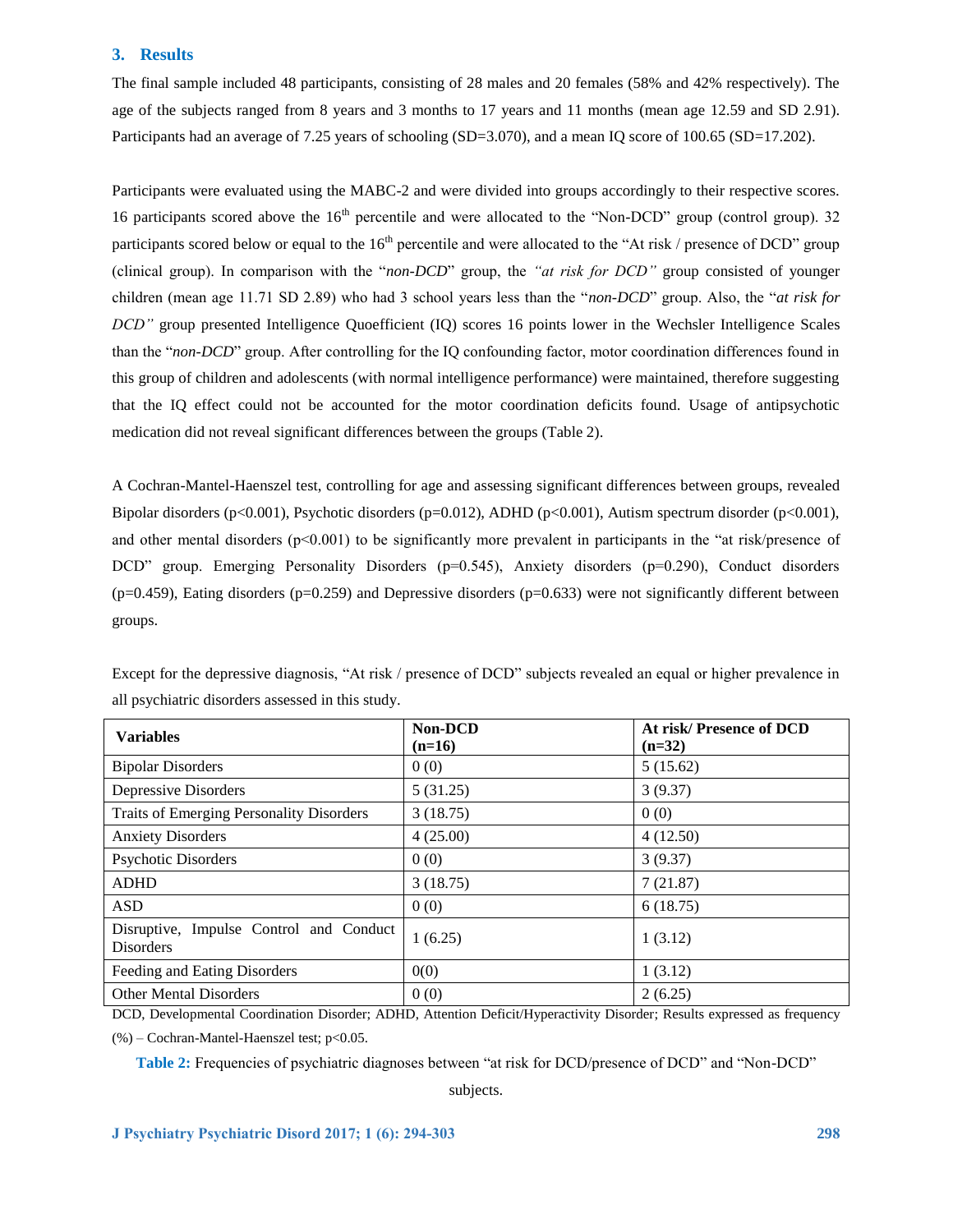#### **4. Discussion**

The majority of motor ability investigations associates motor impairments with neurodevelopmental disorders such as ADHD, ASD and learning disabilities and demonstrated the difficulties of the motor impaired children on carrying activities of daily living [1] or in social [4], and learning areas [7]. Recent evidence suggests associations with symptoms of internalizing and externalizing problems as well. Longitudinal studies have reported that there are more adults presenting internalizing symptoms such as depression and anxiety, who experienced motor difficulties in childhood, than those who weren't challenged during childhood.

To our knowledge, there are no reports of investigations of motor coordination abilities similar to this study, consisting of a clinical sample of children and adolescents with different diagnoses undergoing treatment for psychiatric disorders in a day-hospital facility during data collection.

We will examine the characteristics of the "Non-DCD" and the "At risk/presence of DCD" groups and afterwards we will give an overview of our motor abilities findings throughout the different psychiatric diagnoses. A more specific examination of the different motor findings throughout the distinct diagnoses falls outside the scope of this paper, which has an exploratory and observational nature of a clinical sample during treatment.

The motor ability assessments revealed that 67% (n=32) of children and adolescents with psychiatric disorders in our sample were considered "*at risk for DCD"*. The scores included participants´ functioning in gross and fine motor coordination, and balance tasks. The lowest scores and most compromised aspect of their motor coordination was found to be at the gross motor skill component of the assessment (mean standard score 9.55 SD 4.99), followed by fine motor skill (mean standard score 11.95 SD 7.69) and balance component (mean standard score 22.75 SD 26.35). These results are congruent to Emck et al. [14] findings, which revealed mostly gross motor performance impairments in children with emotional, behavioral and pervasive developmental disorders.

As predicted, the presence of motor coordination difficulties in boys was higher than in girls. The male/female ratio (4:1) found in this study reflects the DCD prevalence, estimated to be between 2:1 and 7:1 [1]. Usage of antipsychotic medications among our sample, since it could interfere with motor performance, revealed no significant differences between the groups, suggesting that antipsychotic usage is not a confounding factor in our results. Likewise, motor coordination deficits could not be justified by IQ scores´ differences, suggesting that children falling in the lower or superior IQ ranges were equally displaying motor coordination difficulties. This finding suggests that except for children with Intellectual Disability, who already have late motor developmental pathways, all children with average or above average intelligence could be at risk for DCD and thus, should be considered for proper screening and perhaps a more comprehensive motor skill assessment. Screening and assessment for motor skills should also be observed independently of age and years of schooling.

In accordance with previous literature [15], motor coordination difficulties were found in the participants presenting ADHD. The motor skill impairment rate of 70% observed in our sample of ADHD children was 20% higher than the average prevalence of DCD in ADHD cases, which is expected to be around 50% and suggesting that the prevalence

**J Psychiatry Psychiatric Disord 2017; 1 (6): 294-303 299**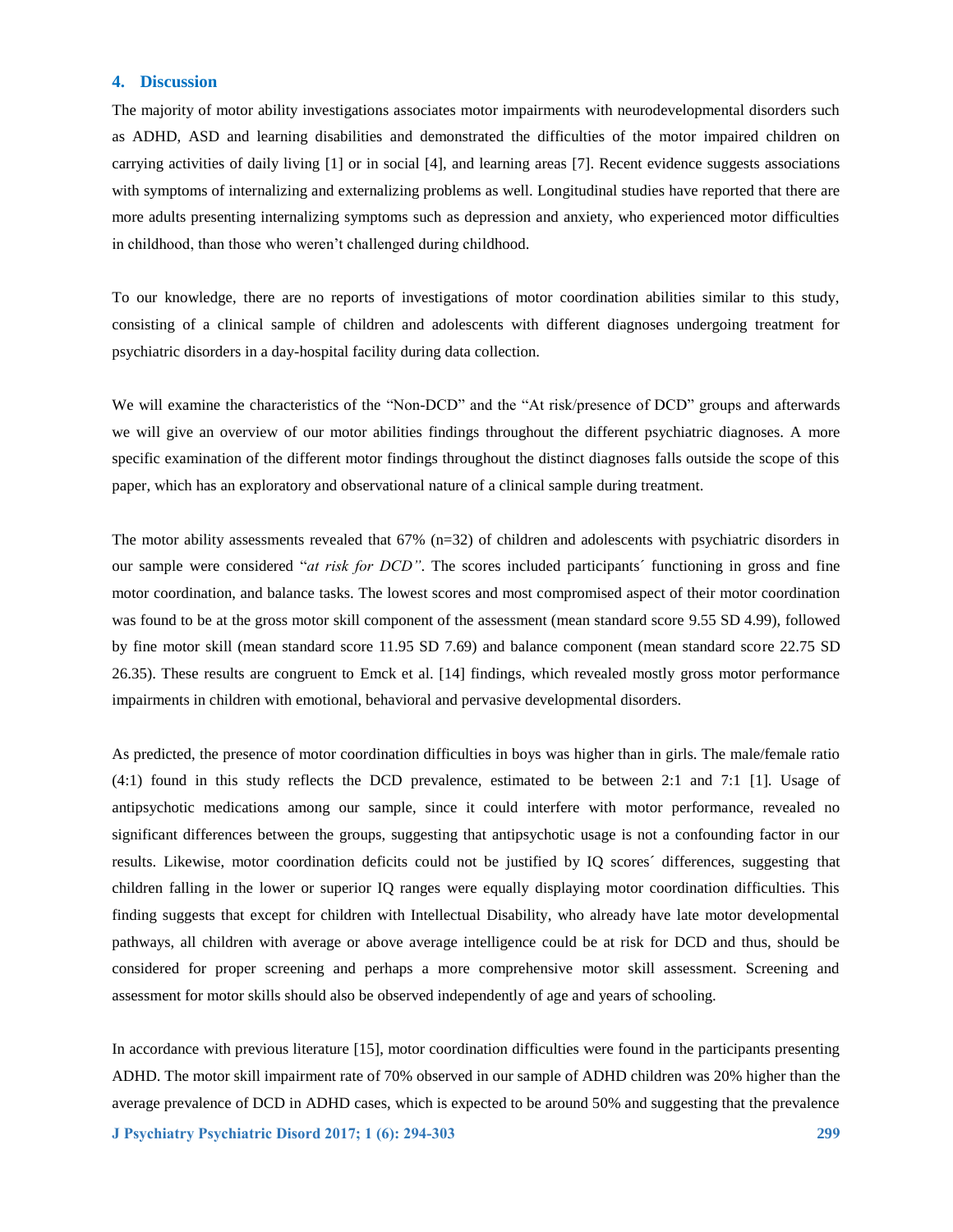of motor impairments in children experiencing psychological distress, family and social conflicts is higher and could be associated to externalizing symptomatology. Also 100% of children presenting ASD demonstrated motor impairments. Emck et al. [14] reported motor impairments and ASD to be highly intercorrelated, which was also found by Rinehart's et al. [16] and Nobile's et al. [17]. Their findings indicate that motor function impairment has a central role in ASD's presentation. Our results are congruent to previous literature, which suggests that both ADHD and ASD are often co-existent with motor skills impairments.

Regarding anxiety disorders, the present study found contrary results to previous literature, in which 50% of children, in our sample, presenting anxiety disorders also present motor skill impairments. However there was no significant difference between the groups. Moruzzi et al. [18] found a positive correlation between motor coordination difficulties, ADHD and anxiety symptoms in Italian twins between 8-17 years old. Several studies also highlighted the co-existence of motor skill deficits and anxiety disorders, including additional impairments, such as self perception of being less competent physically, being less accepted by peers [3] and having more social impairments [19].

This study also revealed contrary results to previous literature for the presence of motor skill impairments in children with depression. Previous findings from a cohort study [10] showed that boys with poor motor skills had 3 times more odds of maternally-rated anxiety at the age of 11 and 16 years than boys without motor coordination problems. Cairney's et al. [20] revealed an association between DCD and an increased risk of anxiety and depression in children. Our results regarding depressive disorders demonstrated only 37.5% of the children with depression were included in the "at risk for DCD group".

The most distinct observation from the data comparison was that motor coordination difficulties were found among 100% of bipolar disorder children and adolescents with current episode of hypomania.

There is evidence suggesting that BD's first episode occurrence in childhood and adolescence is associated with late neurodevelopmental processes, especially in cognitive functioning [21]. According to Lee et. al [21], in a metaanalysis, medium to large deficits in psychomotor speed were identified in first-episode BD. Negash et al. [22] and Dickenstein et al. [23] found that children with BD showed impaired sequential motor performance, which is consistent with the frequently reported impaired attention set shifting. Zhao et al. [24] also reported the existence of neurological abnormalities in sensory and motor performances in bipolar disorder. Finally, Mayoral et al. [25] found that motor impairments were more prevalent in early onset cases of both schizophrenia and bipolar disorder in comparison to healthy controls.

Our findings are congruent to previous evidence regarding motor impairments in children with psychotic conditions. The results revealed the presence of motor skill impairments among 100% of psychotic children and adolescents in our sample, and although the study employed a small sample size (3 children), which should be interpreted with caution, it is important to consider that the presence of neurological soft signs (clumsiness, motor incoordination, motor overflow, difficulty with motor sequencing or rapid successive movements) in the development of psychotic disorders has been well described in previous literature [26].

**J Psychiatry Psychiatric Disord 2017; 1 (6): 294-303 300**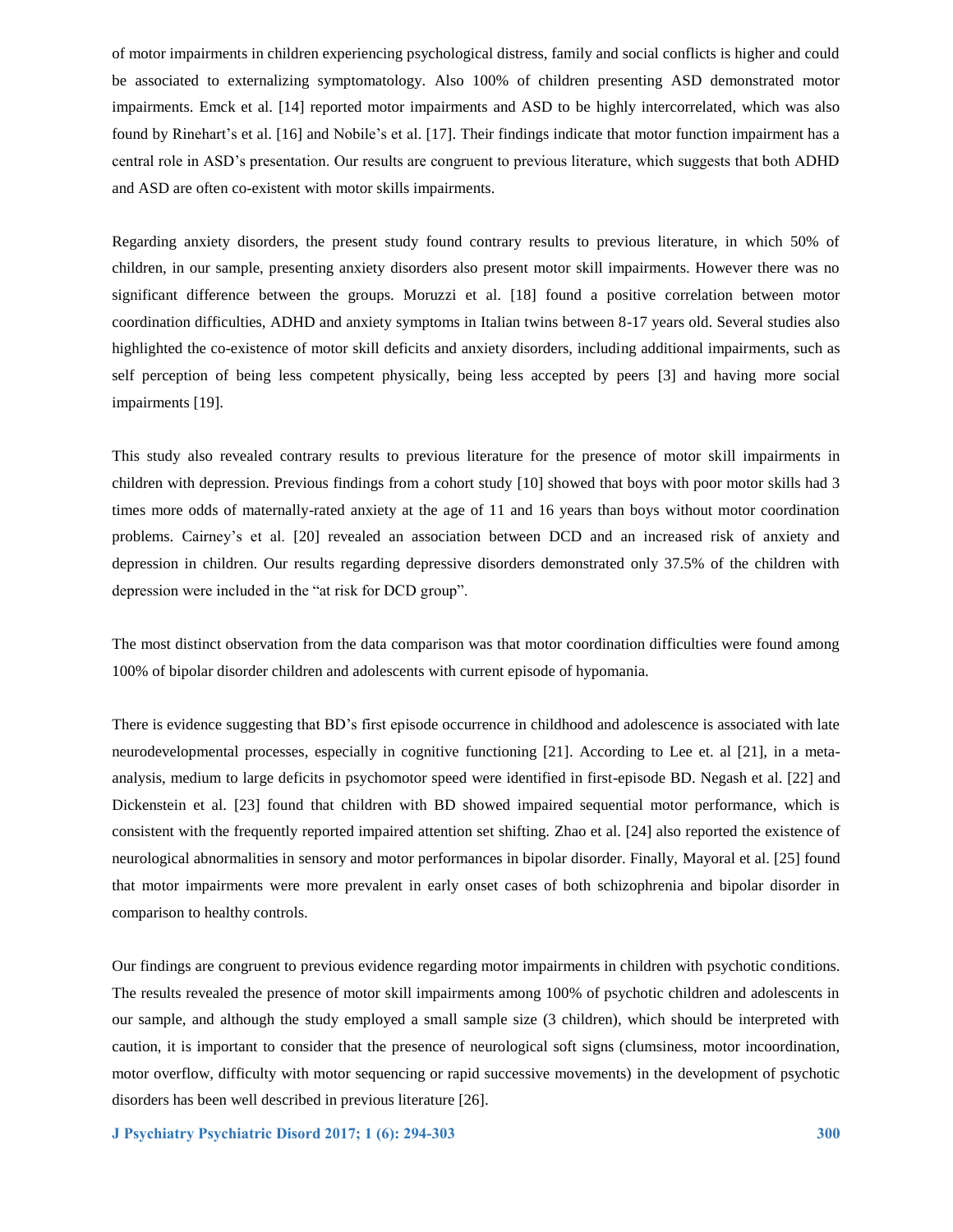Finally, our results revealed an absence of motor coordination difficulties in children and adolescents presenting emerging personality disorder symptomatology. To our knowledge, no studies have reported any motor difficulties associated to this disorder, which the onset normally occurs later in adolescence and in young adults.

Our results are mostly congruent with previous literature and reinforce the hypothesis that children presenting psychiatric conditions should be evaluated for motor impairments. Except for children presenting traits of emerging personality disorders, all other psychiatric disorders included in the study were co-existent with motor skill impairments at least once, and Bipolar disorder, Psychotic disorder, ADHD and ASD were significantly more prevalent within this group.

## **5. Limitations**

Firstly, the sample size was small and therefore the results should be interpreted with caution. Secondly, our sample consists of patients experiencing acute symptomatology that justify their inclusion in a semi-hospitalization program. It is possible that the motor difficulties found may be exacerbated during this period when therapeutic treatment is still being carried on and drug treatment is not always at its optimum level. Thus, further investigation should be conducted in a different phase of the presentation of symptoms.

Thirdly, despite the fact that those motor skills difficulties are revealed in tests, drawing attention to their coexistence with psychiatric symptomology, it is not possible to assume, from our results, that these children and adolescents, included in the "at risk for DCD group", need interventions to address those deficits, since we cannot affirm, as described in criterion B for the DCD diagnosis [1], that this impairment significantly interferes with their daily activities functioning or in their family, social, school, or community life. A proper diagnostic process should be conducted in order to determine that all criteria are met.

Finally, it is not within the scope of our study to examine motor coordination's relation with each diagnostic group, but to report an overview of motor coordination abilities throughout different psychiatric disorders in children and adolescents. Further data collection would be needed in order to address these study limitations.

#### **6. Conclusion**

The results revealed a higher prevalence of motor skills dysfunctions in the majority of children and adolescents undergoing treatment in a day hospital, suggesting that motor coordination problems co-exist in children and adolescents that are already experiencing psychological distress. Limited attention has been paid to motor impairments among children with early onset psychiatric disorders.

Despite the study´s limitations, the results demonstrated novel and relevant evidence about prevalence of motor skill impairments in children with psychiatric disorders and should serve as a starting point to the development of further research aiming to investigate the course, impact and nature of the co-occurrence of motor coordination impairments and internalizing disorders symptomatology, especially bipolar and psychotic disorders in children and adolescents.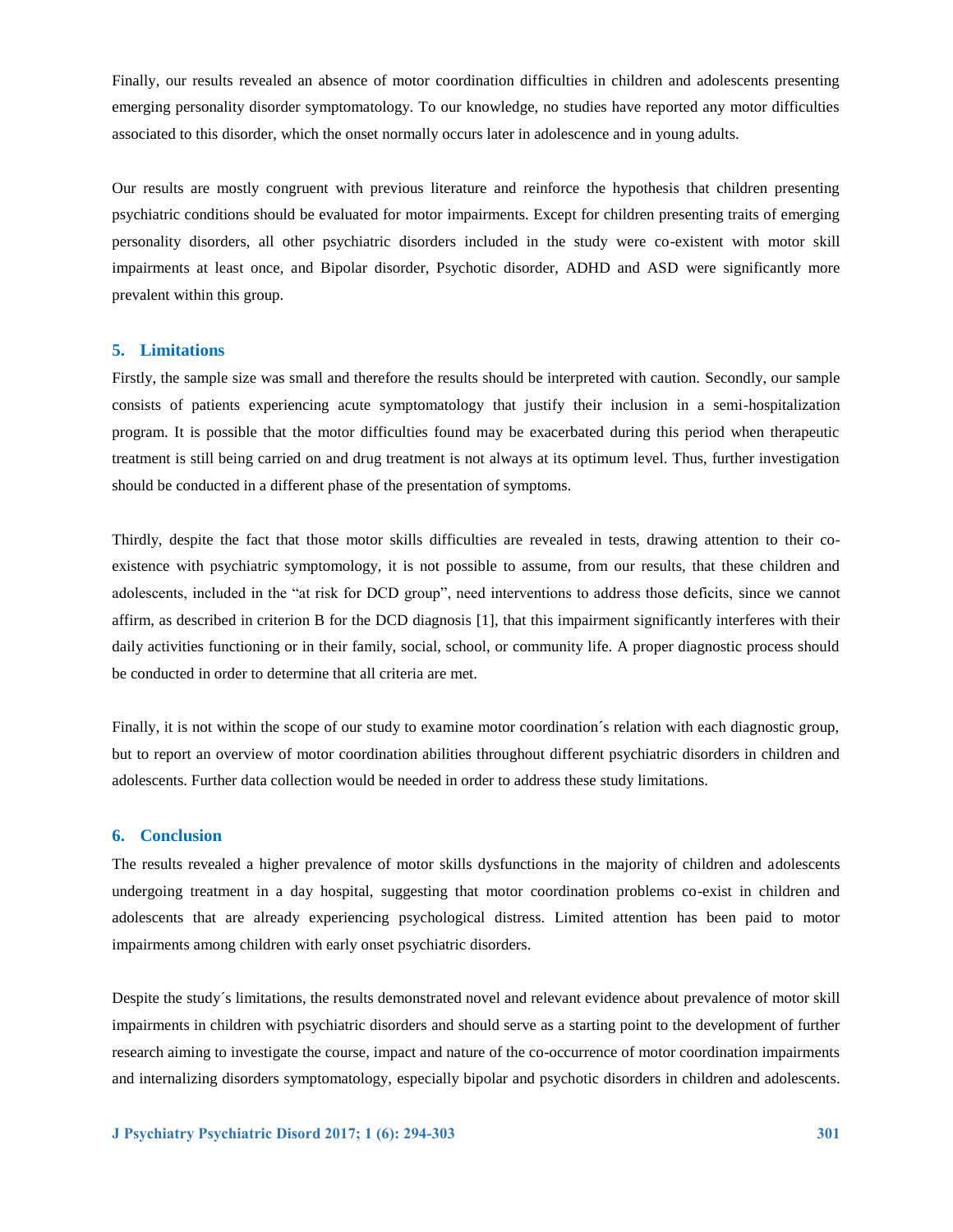Finally, considering the pervasiveness of the DCD course and the additional impairments' reports, our study highlights that, motor skills screening should become a routine procedure in mental health care facilities.

### **7. Conflicts of Interest**

The authors have no conflicts of interest.

## **References**

- 1. American Psychiatric Association. Diagnostic and statistical manual of mental disorders: DSM-5 Washington: American Psychiatric Association (2013).
- 2. Emck C, Bosscher R, Beek P, et al. Gross motor performance and self-perceived motor competence in children with emotional, behavioural, and pervasive developmental disorders: a review. Developmental medicine and child neurology 51 (2009): 501-517.
- 3. Ekornås B, Lundervold AJ, Tjus T, et al. Anxiety disorders in 8-11-year-old children: motor skill performance and selfperception of competence. Scandinavian Journal of Psychology 51 (2010): 271-277.
- 4. Poulsen AA, Ziviani JM, Cuskelly M, et al. Boys with developmental coordination disorder: Loneliness and team sports participation. American Journal of Occupational Therapy 61 (2007): 451-462.
- 5. Piek JP, Dawson L, Smith LM, et al. The role of early fine and gross motor development on later motor and cognitive ability. Human movement science 27 (2008): 668-681.
- 6. Dewey D, Kaplan BJ, Crawford SG, et al. Developmental coordination disorder: Associated problems in attention, learning, and psychosocial adjustment. Human Movement Science 21 (2002): 905-918.
- 7. Flapper BC, Schoemaker MM. Developmental coordination disorder in children with specific language impairment: Co-morbidity and impact on quality of life. Research in developmental disabilities 34 (2013): 756-763.
- 8. Cairney J, Rigoli D, Piek J. Developmental coordination disorder and internalizing problems in children: the environmental stress hypothesis elaborated. Developmental Review 33 (2013): 224-238.
- 9. Hellgren L, Gillberg IC, Beagenholm A, et al. Children with deficits in attention, motor control and perception (DAMP) almost grown up: psychiatric and personality disorders at age 16 years. J Child Psychol Psychiatry 35 (1994): 1255-1271.
- 10. Sigurdsson E, Van Os J, Fombonne E. Are impaired childhood motor skills a risk factor for adolescent anxiety? Results from the 1958 U.K. birth cohort and the National Child Development Study. Am J Psychiatry 159 (2002): 1044.
- 11. Wechsler D. Manual for the Wechsler Preschool and Primary Scale of Intelligence. San Antonio, TX: The Psychological Corporation (1967).
- 12. Henderson SE, Sugden DA, Barnett AL. Movement assessment battery for children [examiner's manual] (2nd Edn.). London: Pearson Assessment (2007).
- 13. European Academy for Childhood Disability. EACD recommendations: 34 German-Swiss interdisciplinary clinical practice guideline. S3-standard according to the association of the scientific medical societies in Germany (AWMF). Revised for the UK. Turku, Finland: European Academy for Childhood Disability (2012).